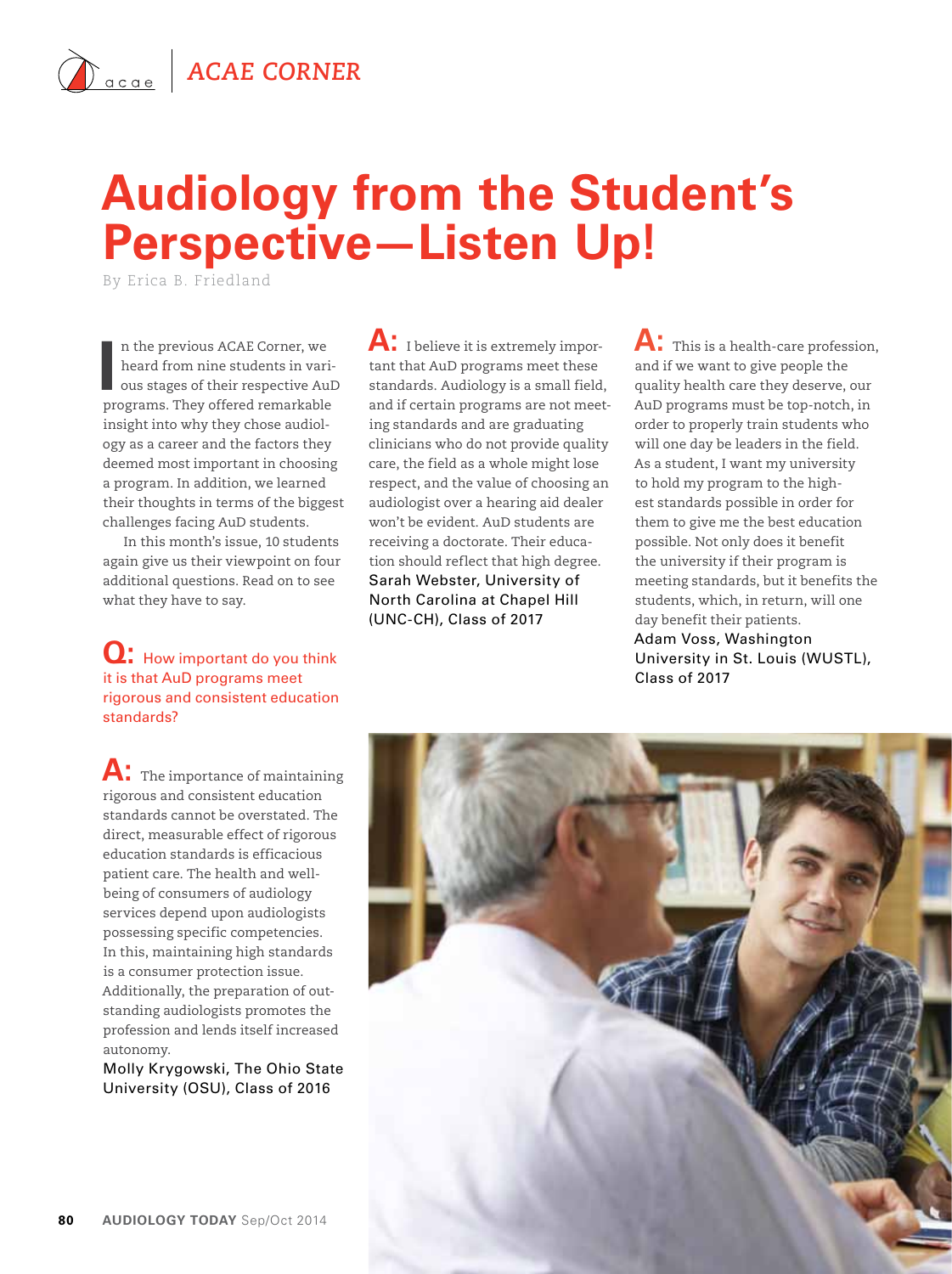ACAE CORNER | **Company** 



#### **Q:** What do you think is the purpose of education standards or accreditation?

**A:** I think that the purpose of education standards and accreditation is to hold schools and students responsible for the knowledge they are required to obtain to join the profession. No one should be practicing audiology without a certain knowledge level and skill set, and these standards work to make sure that that does not happen.

Shannon McCormick, Nova Southeastern University (NSU), Class of 2017

A: I believe that the purpose of education standards is to keep all programs on the same page, ensuring that we are all becoming the most advanced and knowledgeable

audiologists that we can be. Accreditation ensures that a program is providing appropriate resources and education to its students. Programs that go through rigorous verification processes to obtain the accreditation will produce highquality audiology students upon graduation. Developing a platform to separate the good programs from the great programs is an essential tool that will only improve the future professionals that will enter this field. Alyssa Pursely, WUSTL, Class of 2016

A: Accreditation recognizes programs that are committed to providing the highest quality of education. Accreditation assures my classmates and me that we are gaining the skills we need to be competent in all areas of audiology. Accreditation also assures patients that their audiologist has proven

himself or herself competent in the areas of diagnosing, treating, and managing auditory and vestibular disorders. They know that they are getting the very best in hearing health care. Keri Low, OSU, Class of 2015

Q: How can audiology "stay ahead of the curve" when preparing students for their careers?

**A:** I think that the professors and instructors in the programs should be practicing clinically as often as possible. The AuD degree is a clinical one, and the professors and coursework should reflect that. Danielle Verrilli, UNC-CH, Class of 2014

**A:** Offer as many diverse clinical opportunities as possible. Students that are well versed and experienced in a variety of areas will be better prepared for their careers. Additionally, I think the Academy reducing the student fee to attend AudiologyNOW! was a tremendous leap. AudiologyNOW! is such a great opportunity for students to learn, network, and meet some of the leading contributors to our profession. Allowing students to attend at a more "student-friendly" rate allows students to mingle, network, and make connections that will certainly benefit them in the long run. Diana Russell, NSU, Class of 2014

**A:** I think one of the most important things audiology professors and preceptors can do to help students prepare for their careers is instill in them a commitment to continuing education and a deep desire